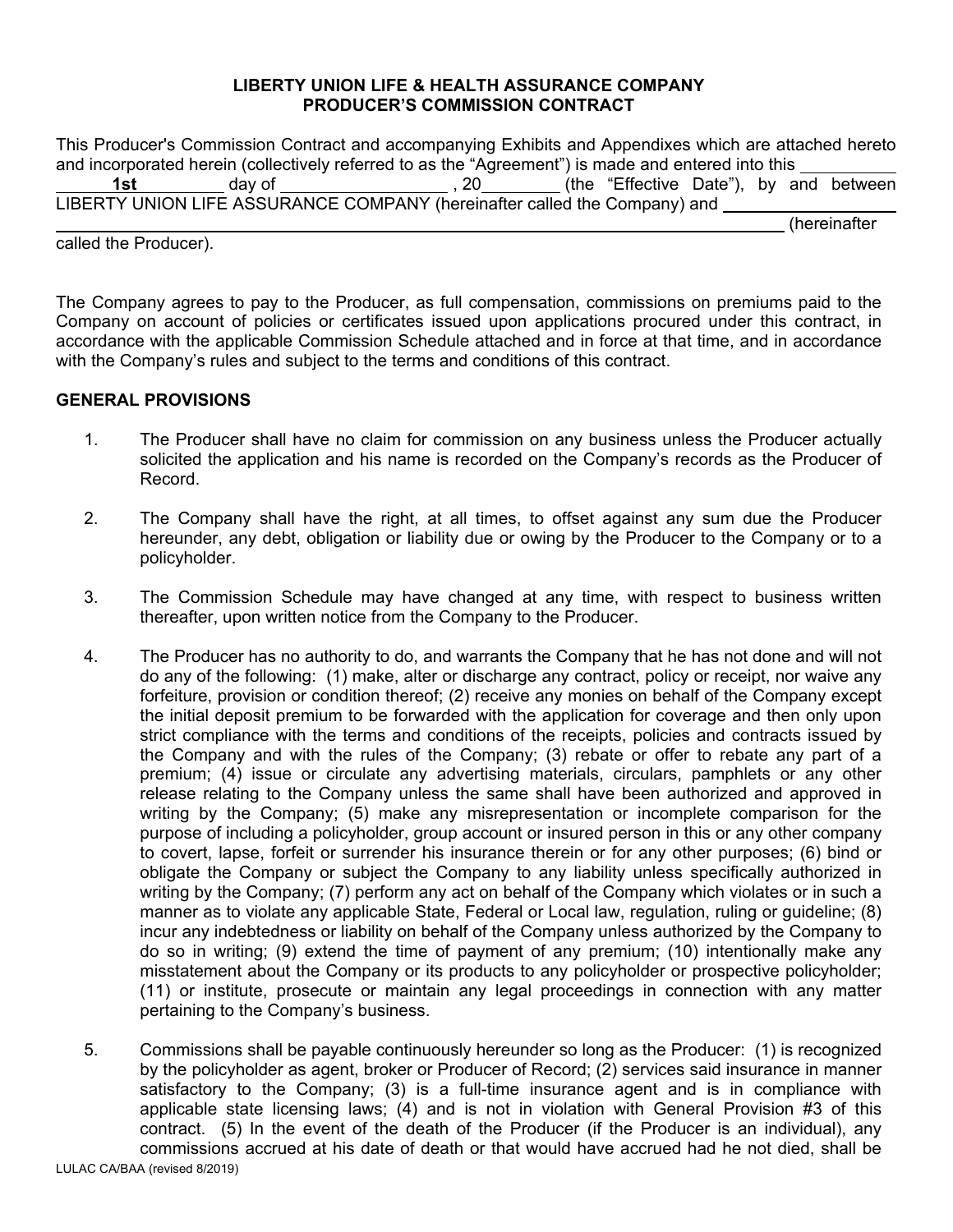payable to his surviving spouse, and upon death of the spouse, to the estate of the spouse. If the Producer dies without a surviving spouse, such commissions shall be payable to the estate of the Producer.

- 6. No assignment, transfer or sale of this contract shall be valid or binding upon the Company.
- 7. The Producer shall at all times be an independent contractor, and nothing herein contained shall be construed to create the relationship of employer and employee between the Company and the Producer. The Producer shall be free to exercise independent judgment as to the time and manner in which it may perform the services authorized to be performed under this contract, but the Company may from time to time prescribe rules and regulations with respect to the conduct of the business covered hereby, providing same do not interfere with such freedom of action of the Producer. It is agreed that if any training, materials, sales aids or similar service are furnished to the Producer by the Company, it is for the purpose of assisting the business of the Producer and not to control the Producer.
- 8. The Producer shall pay all expenses incurred by it in the performance of the contract, and if requested by the Company, shall furnish a bond of indemnity in such from and amount as required.
- 9. This contract can be terminated by either party upon the giving of 30 days written notice to the other party. Such termination will not in and of itself affect the rights of the parties with respect to any account written by the Producer prior to the date of termination and all of the above provisions will remain in effect with respect thereto.
- 10. This contract will be construed and interpreted in accordance with the laws of the State of Michigan.
- 11. The failure of the Company to enforce any provisions of this contract will not constitute a waiver by the Company of any such provision. The past waiver of a provision by the Company will not constitute a course of conduct or a waiver in the future of that same provision.
- 12. Commission Schedule: Commissions payable to the Producer are based upon the below schedule. The group size class is determined based upon the number of covered lives upon initial enrollment, and may change upon policy renewal, based upon the number of covered lives on the renewal date.

| <b>Class</b>                           | <b>Fully-Funded Medical Plan</b><br><b>Number of Covered Medical Lives</b> | <b>Commission Rate</b>                                             |
|----------------------------------------|----------------------------------------------------------------------------|--------------------------------------------------------------------|
|                                        | $2+$                                                                       | & Administration Fees                                              |
| <b>Class</b><br>2                      | Liberty Union Life / AD&D                                                  | <b>Commission Rate</b><br>7% of paid premium<br>6% of paid premium |
| 3<br><b>Class</b><br><b>First Year</b> | 51-100<br><b>Liberty Union Appeal Dental</b>                               | <b>Commission Rate</b><br>15% of paid premium                      |
| Renewal                                |                                                                            | 15% of paid premium                                                |

13. Premium in any policy year is defined as the total premium due and paid to the Company for insurance in force during such policy year, less any premiums refunded by the Company applicable to such policy year.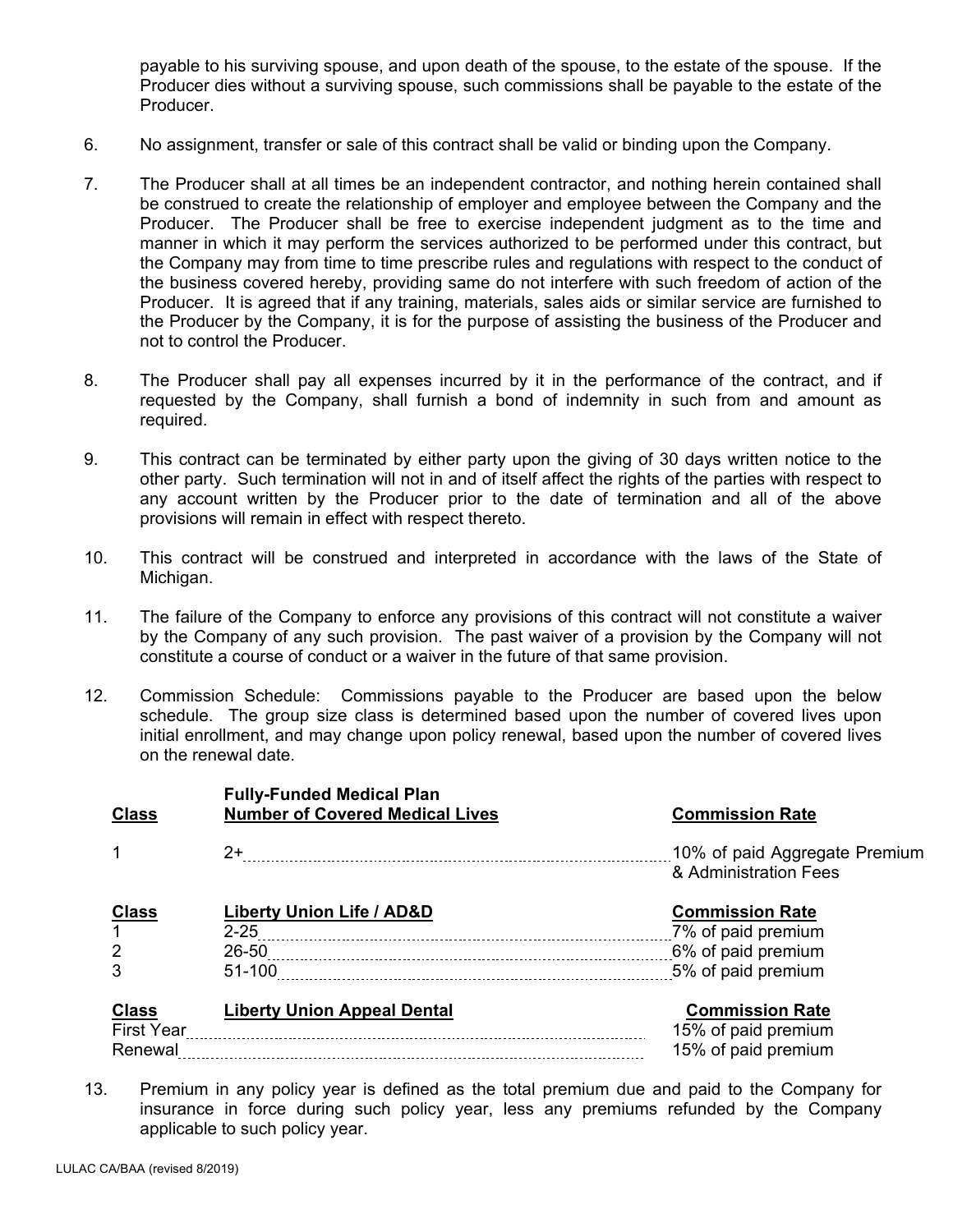# **APPENDIX A - BUSINESS ASSOCIATE AGREEMENT**

This Business Associate Agreement (BAA) is entered into as of the effective date of the Agreement between Liberty Union Life Assurance Company ("Covered Entity") and the Producer ("Business Associate") (jointly "the Parties") as named in this Agreement.

### *RECITALS*

WHEREAS, the Parties have entered into a Contract, Appendixes and Exhibits attached thereto, heretofore collectively referred to as the "Agreement", under which Business Associate provides certain services to Covered Entity.

Jointly the Parties wish to modify the Business Associate Agreement to incorporate the terms of this Addendum to comply with the requirements of: (i) the implementing regulations at 45 C.F.R Parts 160, 162, and 164 for the Administrative Simplification provisions of Title II, Subtitle F of the Health Insurance Portability and Accountability Act of 1996 ("HIPAA") (i.e., the HIPAA Privacy, Security, Electronic Transaction, Breach Notification, and Enforcement Rules ("the Implementing Regulations")), (ii) the requirements of the Health Information Technology for Economic and Clinical Health Act, as incorporated in the American Recovery and Reinvestment Act of 2009 (the "HITECH Act") that are applicable to business associates, and (iii) the requirements of the final modifications to the HIPAA Privacy, Security, Enforcement, and Breach Notification Rules as issued on January 25, 2013 and effective March 26, 2013 (75 Fed. Reg. 5566 (Jan. 25, 2013)) ("the Final Regulations"). The Implementing Regulations, the HITECH Act, and the Final Regulations are collectively referred to in this Addendum as "the HIPAA Requirements."

The Parties agree to incorporate into this Addendum any regulations issued by the U.S. Department of Health and Human Services ("DHHS") with respect to the HIPAA Requirements that relate to the obligations of business associates and that are required to be (or should be) reflected in a business associate agreement. Business Associate recognizes and agrees that it is obligated by law to meet the applicable provisions of the HIPAA Requirements and that it has direct liability for any violations of the HIPAA Requirements.

# **1. DEFINITIONS**

- (a) *"Breach"* shall mean, as defined in 45 C.F.R. § 164.402, the acquisition, access, use or disclosure of Unsecured Protected Health Information in a manner not permitted by the HIPAA Requirements that compromises the security or privacy of that Protected Health Information.
- (b) *"Business Associate Subcontractor"* shall mean, as defined in 45 C.F.R. § 160.103, any entity (including an agent) that creates, receives, maintains or transmits Protected Health Information on behalf of Business Associate.
- (c) *"Electronic PHI"* shall mean, as defined in 45 C.F.R. § 160.103, Protected Health Information that is transmitted or maintained in any Electronic Media.
- (d) *"Limited Data Set"* shall mean, as defined in 45 C.F.R. § 164.514(e), Protected Health Information that excludes the following direct identifiers of the individual or of relatives, employers, or household members of the individual:
	- (i) Names;
	- (ii) Postal address information, other than town or city, State, and zip code;
	- (iii) Telephone numbers;
	- (iv) Fax numbers;
	- (v) Electronic mail addresses;
	- (vi) Social security numbers;
	- (vii) Medical record numbers;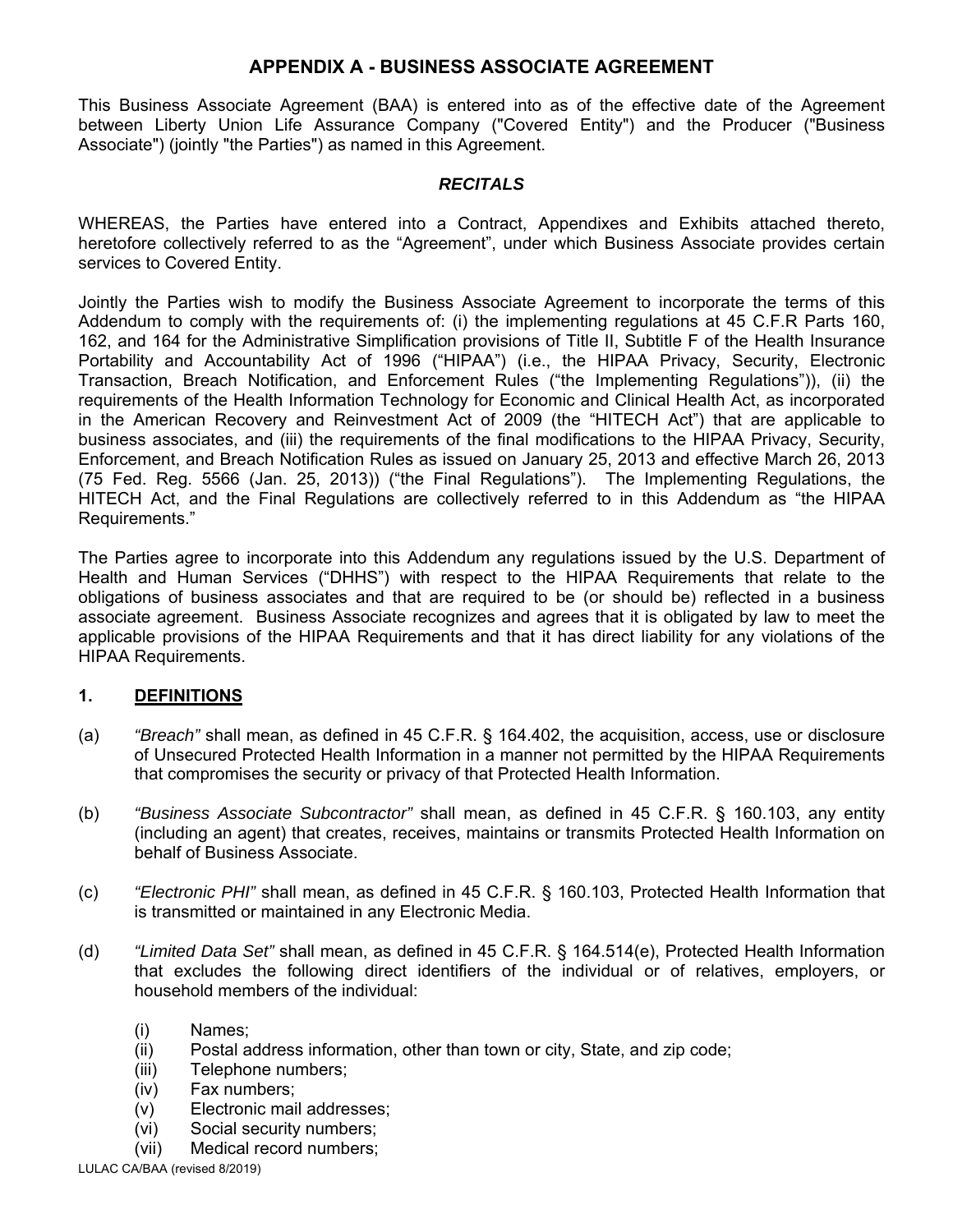- (viii) Health plan beneficiary numbers;
- (ix) Account numbers;
- (x) Certificate/license numbers;
- (xi) Vehicle identifiers and serial numbers, including license plate numbers;
- (xii) Device identifiers and serial numbers;
- (xiii) Web Universal Resource Locators (URLs);
- (xiv) Internet Protocol (IP) address numbers;
- (xv) Biometric identifiers, including finger and voice prints; and
- (xvi) Full face photographic images and any comparable images.
- (e) *"Protected Health Information*" or "PHI" shall mean, as defined in 45 C.F.R. § 160.103, information created or received by a Health Care Provider, Health Plan, employer, or Health Care Clearinghouse, that: (i) relates to the past, present, or future physical or mental health or condition of an individual, provision of health care to the individual, or the past, present, or future payment for provision of health care to the individual; (ii) identifies the individual, or with respect to which there is a reasonable basis to believe the information can be used to identify the individual; and (iii) is transmitted or maintained in an electronic medium, or in any other form or medium. The use of the term "Protected Health Information" or "PHI" in this Addendum shall mean both Electronic PHI and non-Electronic PHI, unless another meaning is clearly specified.
- (f) *"Security Incident"* shall mean, as defined in 45 C.F.R. § 164.304, the attempted or successful unauthorized access, use, disclosure, modification, or destruction of information or interference with system operations in an information system.
- (g) *"Unsecured Protected Health Information*" shall mean, as defined in 45 C.F.R. § 164.402, Protected Health Information that is not rendered unusable, unreadable, or indecipherable to unauthorized persons through the use of a technology or methodology specified by DHHS.
- (h) All other capitalized terms used in this Addendum shall have the meanings set forth in the applicable definitions under the HIPAA Requirements.

# **2. GENERAL TERMS**

- (a) In the event of an inconsistency between the provisions of this Addendum and a mandatory term of the HIPAA Requirements (as these terms may be expressly amended from time to time by the DHHS or as a result of interpretations by DHHS, a court, or another regulatory agency with authority over the Parties), the interpretation of DHHS, such court or regulatory agency shall prevail. In the event of a conflict among the interpretations of these entities, the conflict shall be resolved in accordance with rules of precedence.
- (b) Where provisions of this Addendum are different from those mandated by the HIPAA Requirements, but are nonetheless permitted by the HIPAA Requirements, the provisions of this Addendum shall control.
- (c) Except as expressly provided in the HIPAA Requirements or this Addendum, this Addendum does not create any rights in third parties.

# **3. SPECIFIC REQUIREMENTS**

#### **(a) Flow-Down of Obligations to Business Associate Subcontractors.**

LULAC CA/BAA (revised 8/2019) Business Associate agrees that as required by the HIPAA Requirements, Business Associate will enter into a written agreement with all Business Associate Subcontractors that: (i) requires them to comply with the Privacy and Security Rule provisions of this Addendum in the same manner as required of Business Associate, and (ii) notifies such Business Associate Subcontractors that they will incur liability under the HIPAA Requirements for non-compliance with such provisions. Accordingly,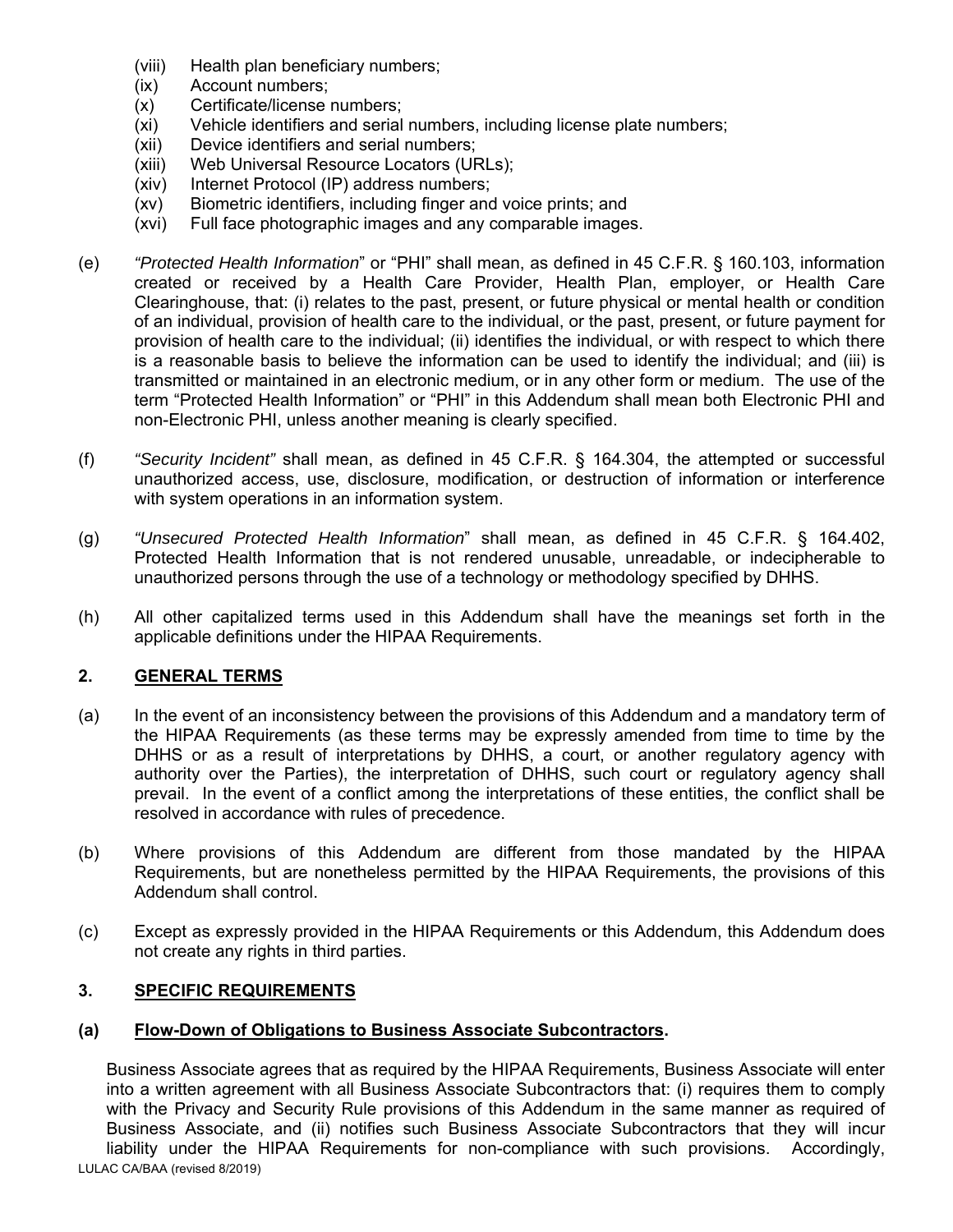Business Associate shall ensure that all Business Associate Subcontractors agree in writing to the same privacy and security restrictions, conditions and requirements that apply to Business Associate with respect to PHI.

### **(b) Privacy of Protected Health Information**

#### **(i)** *Permitted Uses and Disclosures of PHI.*

 Business Associate agrees to create, receive, use, disclose, maintain or transmit PHI only in a manner that is consistent with this Addendum or the HIPAA Requirements and only in connection with providing the services to Covered Entity identified in the Agreement. Accordingly, in providing services to or for the Covered Entity, Business Associate, for example, will be permitted to use and disclose PHI for "Treatment, Payment, and Health Care Operations," as those terms are defined in the HIPAA Requirements. Business Associate further agrees that to the extent it is carrying out one or more of the Covered Entity's obligations under the Privacy Rule (Subpart E of 45 C.F.R. Part 164), it shall comply with the requirements of the Privacy Rule that apply to the Covered Entity in the performance of such obligations.

- (1) Business Associate shall report to Covered Entity any use or disclosure of PHI that is not provided for in this Addendum, including reporting Breaches of Unsecured Protected Health Information as required by 45 C.F.R. § 164.410 and required by Section 3(e)(ii) below.
- (2) Business Associate shall establish, implement and maintain appropriate safeguards, and comply with the Security Standards (Subpart C of 45 C.F.R. Part 164) with respect to Electronic PHI, as necessary to prevent any use or disclosure of PHI other than as provided for by this Addendum.

### **(ii)** *Business Associate Obligations*.

 As permitted by the HIPAA Requirements, Business Associate also may use or disclose PHI received by the Business Associate in its capacity as a Business Associate to the Covered Entity for Business Associate's own operations if:

- (1) the use relates to: (1) the proper management and administration of the Business Associate or to carry out legal responsibilities of the Business Associate, or (2) data aggregation services relating to the health care operations of the Covered Entity; or
- (2) the disclosure of information received in such capacity will be made in connection with a function, responsibility, or services to be performed by the Business Associate, and such disclosure is required by law or the Business Associate obtains reasonable assurances from the person to whom the information is disclosed that it will be held confidential and the person agrees to notify the Business Associate of any breaches of confidentiality.

#### **(iii)** *Minimum Necessary Standard and Creation of Limited Data Set*.

 Business Associate's use, disclosure, or request of PHI shall utilize a Limited Data Set if practicable. Otherwise, in performing the functions and activities as specified in the Agreement and this Addendum, Business Associate agrees to use, disclose, or request only the minimum necessary PHI to accomplish the intended purpose of the use, disclosure, or request.

# **(iv)** *Access***.**

 In accordance with 45 C.F.R. § 164.524 of the HIPAA Requirements, Business Associate will available to the Covered Entity (or as directed by the Covered Entity, to those individuals who are the subject of the PHI (or their designees)), their PHI in the Designated Record Set. Business Associate shall make such information available in an electronic format where directed by the Covered Entity.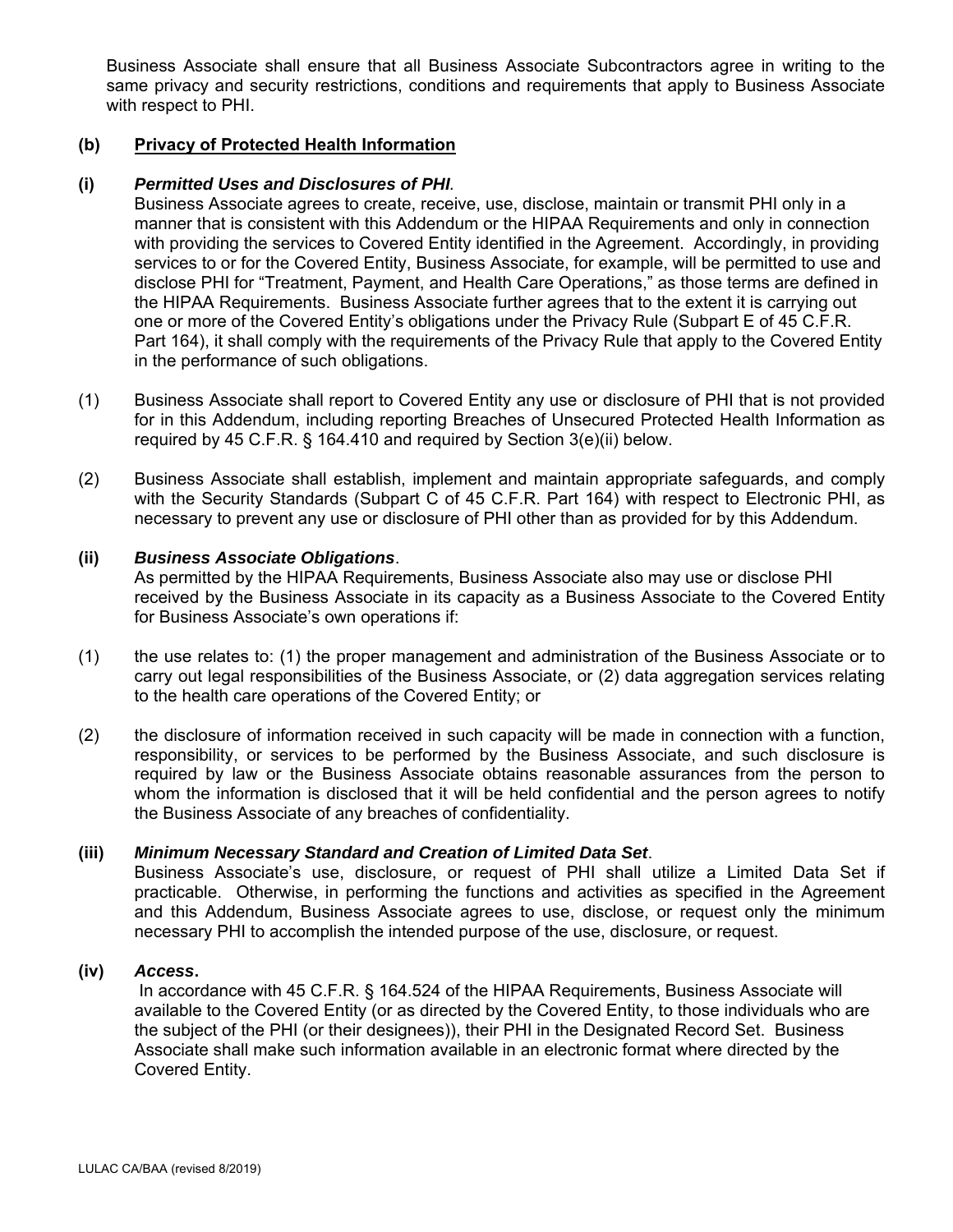# **(v)** *Disclosure Accounting*.

 Business Associate shall make available the information necessary to provide an accounting of disclosures of PHI as provided for in 45 C.F.R. § 164.528 of the HIPAA Requirements by making such information available to the Covered Entity or (at the direction of the Covered Entity) making such information available directly to the individual.

### **(vi)** *Amendment.*

 Business Associate shall make PHI in a Designated Record Set available for amendment and, as directed by the Covered Entity, incorporate any amendment to PHI in accordance with 45 C.F.R. § 164.526 of the HIPAA Requirements.

# **(vii)** *Right to Request Restrictions on the Disclosure of PHI and Confidential Communications***.**

If an individual submits a Request for Restriction or Request for Confidential Communications to the Business Associate, Business Associate and Covered Entity agree that Business Associate, on behalf of Covered Entity, will evaluate and respond to these requests according to Business Associate's own procedures for such requests.

# **(viii)** *Return or Destruction of PHI***.**

 Upon the termination or expiration of the Agreement or this Addendum, Business Associate agrees to return the PHI to Covered Entity, destroy the PHI (and retain no copies), or if Business Associate determines that return or destruction of the PHI is not feasible, (a) continue to extend the protections of this Addendum and of the HIPAA Requirements to the PHI, and (b) limit any further uses and disclosures of the PHI to the purpose making return or destruction infeasible.

# **(ix)** *Availability of Books and Records***.**

 Business Associate shall make available to DHHS or its agents the Business Associate's internal practices, books, and records relating to the use and disclosure of PHI in connection with this Addendum.

#### **(x)** *Termination for Breach***.**

- (1) Business Associate agrees that Covered Entity shall have the right to terminate this Addendum or seek other remedies if Business Associate violates a material term of this Addendum.
- (2) Covered Entity agrees that Business Associate shall have the right to terminate this Addendum or seek other remedies if Covered Entity violates a material term of this Addendum.

# **(c) Information and Security Standards**

 (i) Business Associate will develop, document, implement, maintain, and use appropriate Administrative, Technical, and Physical Safeguards to preserve the Integrity, Confidentiality, and Availability of, and to prevent non-permitted use or disclosure of, Electronic PHI created or received for or from the Covered Entity.

 (ii) Business Associate agrees that with respect to Electronic PHI, these Safeguards, at a minimum, shall meet the requirements of the HIPAA Security Standards applicable to Business Associate.

 (iii) More specifically, to comply with the HIPAA Security Standards for Electronic PHI, Business Associate agrees that it shall:

(1) Implement Administrative, Physical, and Technical Safeguards consistent with (and as required by) the HIPAA Security Standards that reasonably protect the Confidentiality, Integrity, and Availability of Electronic PHI that Business Associate creates, receives, maintains, or transmits on behalf of Covered Entity. Business Associate shall develop and implement policies and procedures that meet the documentation requirements as required by the HIPAA Requirements;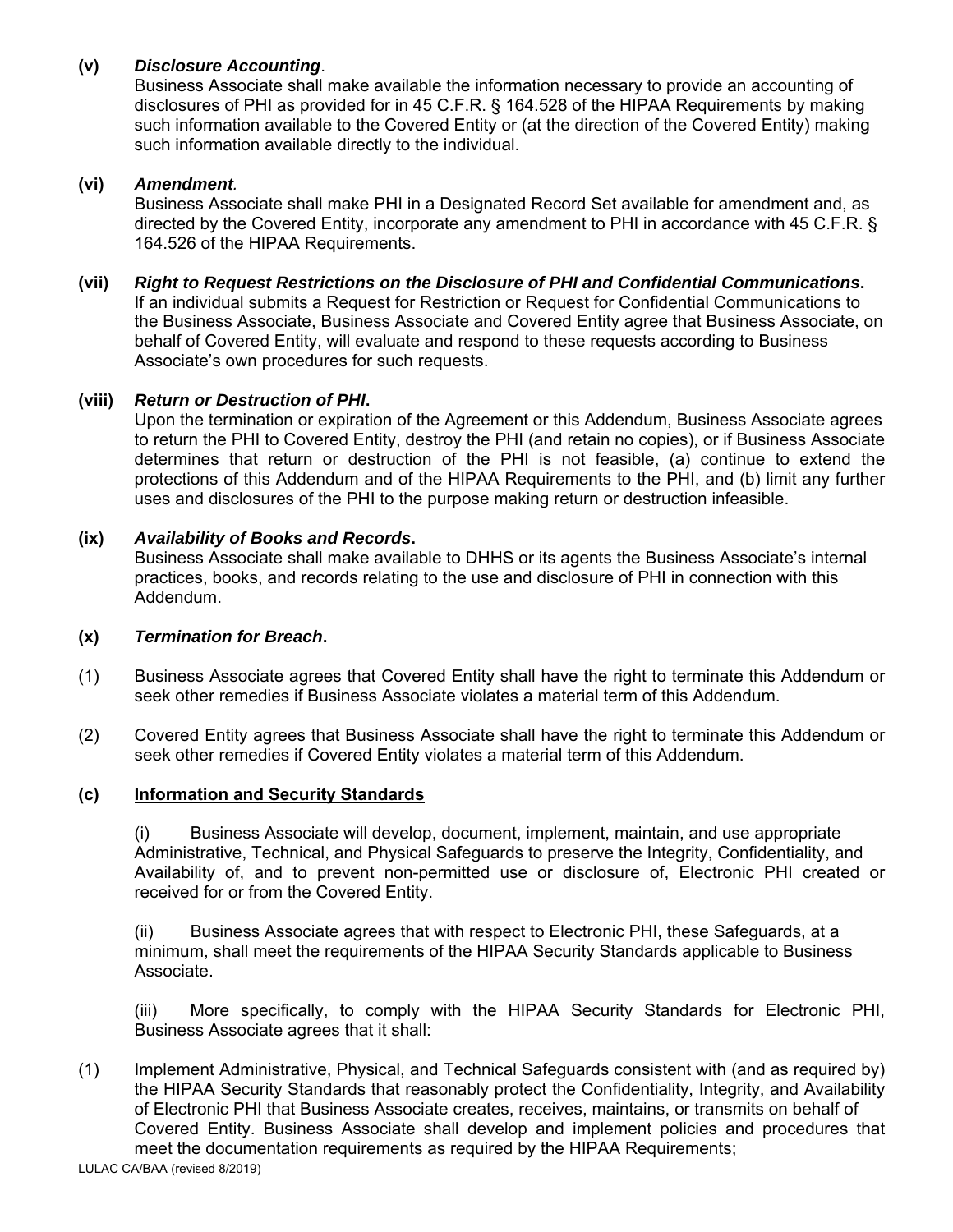- (2) As also provided for in Section 3(a) above, ensure that any Business Associate Subcontractor agrees to implement reasonable and appropriate safeguards to protect the Electronic PHI;
- (3) Report to Covered Entity any unauthorized access, use, disclosure, modification, or destruction of PHI (including Electronic PHI) not permitted by this Addendum, applicable law, or permitted by Covered Entity in writing ("Successful Security Incidents" or Breaches) of which Business Associate becomes aware. Business Associate shall report such Successful Security Incidents or Breaches to Covered Entity as specified in Section 3(e)(iii)(1);
- (4) For Security Incidents that do not result in unauthorized access, use, disclosure, modification, or destruction of PHI (including, for purposes of example and not for purposes of limitation, pings on Business Associate's firewall, port scans, attempts to log onto a system or enter a database with an invalid password or username, denial-of-service attacks that do not result in the system being taken off-line, or malware such as worms or viruses) (hereinafter "Unsuccessful Security aggregate the data and, upon the Covered Entity's written request, report to the Covered Entity in accordance with the reporting requirements identified in Section 3(e)(iii)(2);
- (5) Take all commercially reasonable steps to mitigate, to the extent practicable, any harmful effect that is known to Business Associate resulting from any unauthorized access, use, disclosure, modification, or destruction of PHI;
- (6) Permit termination of this Addendum if the Covered Entity determines that Business Associate has violated a material term of this Addendum with respect to Business Associate's security obligations and Business Associate is unable to cure the violation; and
- (7) Upon Covered Entity's request, provide Covered Entity with access to and copies of documentation regarding Business Associate's safeguards for PHI and Electronic PHI.

# **(d) Compliance with HIPAA Transaction Standards**

#### (i) *Application of HIPAA Transaction Standards*.

 Business Associate will conduct Standard Transactions consistent with 45 C.F.R. Part 162 for or on behalf of the Covered Entity to the extent such Standard Transactions are required in the course of Business Associate's performing services under the Agreement and this Addendum for the Covered Entity. As provided for in Section 3(a) above, Business Associate will require any Business Associate Subcontractor involved with the conduct of such Standard Transactions to comply with each applicable requirement of 45 C.F.R. Part 162. Further, Business Associate will not enter into, or permit its Subcontractors to enter into, any trading partner agreement in connection with the conduct of Standard Transactions for or on behalf of the Covered Entity that:

- (1) Changes the definition, data condition, or use of a data element or segment in a Standard Transaction;
- (2) Adds any data element or segment to the maximum defined data set;
- (3) Uses any code or data element that is marked "not used" in the Standard Transaction's implementation specification or is not in the Standard Transaction's implementation specification; or
- (4) Changes the meaning or intent of the Standard Transaction's implementation specification.

#### **(ii)** *Specific Communications*.

 Business Associate, Plan Sponsor and Covered Entity recognize and agree that communications between the parties that are required to meet the Standards for Electronic Transactions will meet the Standards set by that regulation. Communications between Plan Sponsor and Business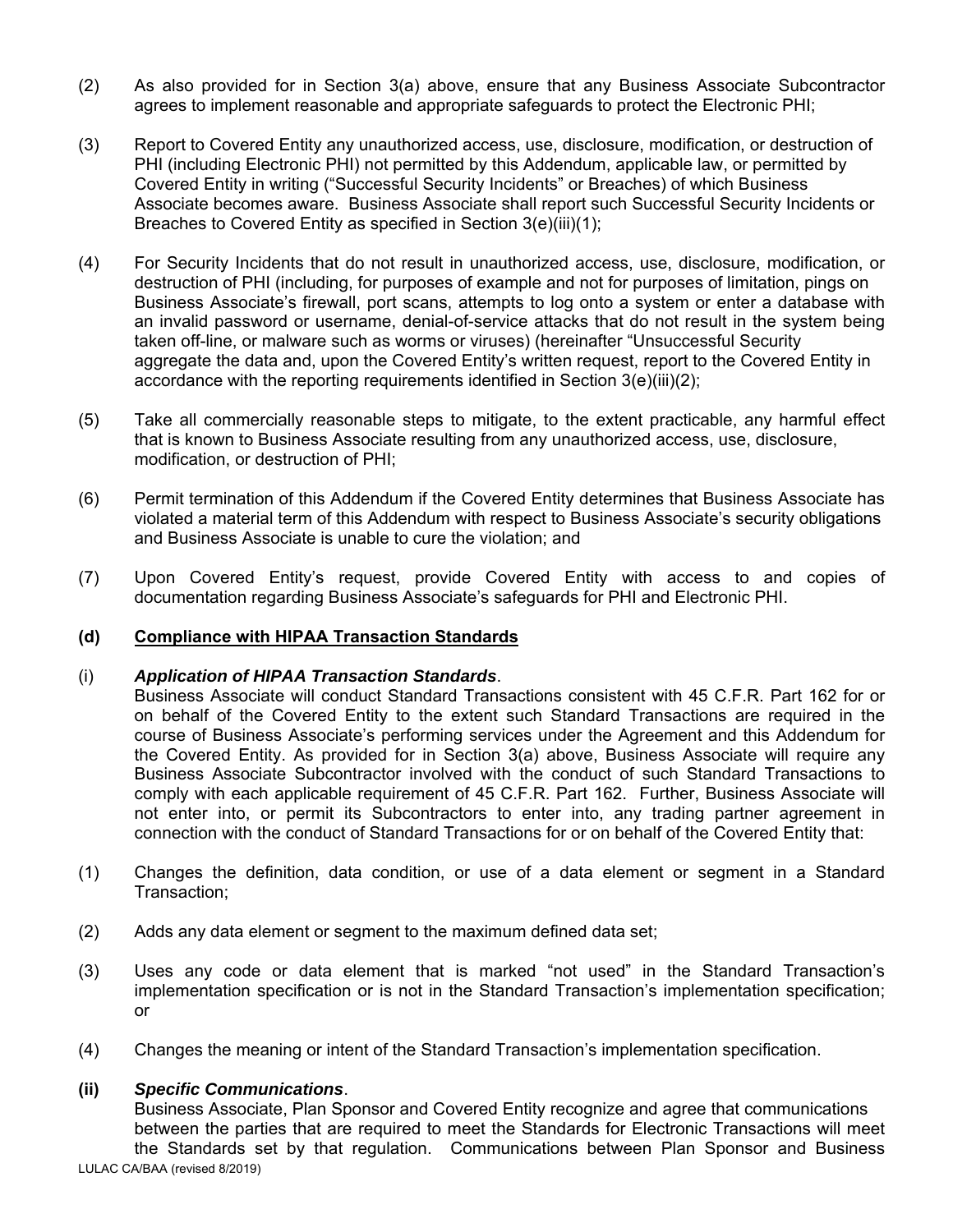Associate, or between Plan Sponsor and the Covered Entity, do not need to comply with the HIPAA Standards for Electronic Transactions. Accordingly, unless agreed otherwise by the Parties in writing, all communications (if any) for purposes of "Enrollment" as that term is defined in 45 C.F.R. Part 162,Subpart O or for "Health Covered Entity Premium Payment Data," as that term is defined in 45 C.F.R. Part 162, Subpart Q, shall be conducted between the Plan Sponsor and either Business Associate or the Covered Entity. For all such communications (and any other communications between Plan Sponsor and the Business Associate), Plan Sponsor shall use such forms, tape formats, or electronic formats as Business Associate may approve. Plan Sponsor will include all information reasonably required by Business Associate to affect such data exchanges or notifications.

# **(iii)** *Communications Between the Business Associate and the Covered Entity.*

 All communications between the Business Associate and the Covered Entity that are required to meet the HIPAA Standards for Electronic Transactions shall do so. For any other communications between the Business Associate and the Covered Entity, the Covered Entity shall use such forms, tape formats, or electronic formats as Business Associate may approve. The Covered Entity will include all information reasonably required by Business Associate to affect such data exchanges or notifications.

### **(e) Notice and Reporting Obligations of Business Associate**

### **(i)** *Notice of Non-Compliance with the Addendum.*

 Business Associate will notify Covered Entity within 15 calendar days after discovery, any unauthorized access, use, disclosure, modification, or destruction of PHI (including any successful Security Incident) that is not permitted by this Addendum, by applicable law, or permitted in writing by Covered Entity, whether such non-compliance is by (or at) Business Associate or by (or at) a Business Associate Subcontractor.

#### **(ii)** *Notice of Breach*.

 Business Associate will notify Covered Entity following discovery and without unreasonable delay but in no event later than 15 calendar days following discovery, any Breach of Unsecured Protected Health Information, whether such Breach is by Business Associate or by Business Associate Subcontractor.

- (1) As provided for in 45 C.F.R. § 164.402, Business Associate recognizes and agrees that any acquisition, access, use or disclosure of PHI in a manner not permitted under the HIPAA Privacy Rule (Subpart E of 45 C.F.R. Part 164) is presumed to be a Breach. As such, Business Associate shall (i) notify Covered Entity of any non-permitted acquisition, access, use or disclosure of PHI, and (ii) assist Covered Entity in performing (or at Covered Entity's direction, perform) a risk assessment to determine if there is a low probability that the PHI has been compromised.
- (2) Business Associate shall cooperate with Covered Entity in meeting the Covered Entity's obligations under the HIPAA Requirements and any other security breach notification laws. Business Associate shall follow its notification to the Covered Entity with a report that meets the requirements outlined immediately below.

### **(iii)** *Reporting Obligations.*

- (1) For Successful Security Incidents and Breaches, Business Associate without unreasonable delay and in no event later than 15 calendar days after Business Associate learns of such non-permitted use or disclosure (whether at Business Associate or at Business Associate Subcontractor) – shall provide Covered Entity a report that will:
	- Identify (if known) each individual whose Unsecured Protected Health Information has been, or is reasonably believed by Business Associate to have been accessed, acquired, or disclosed;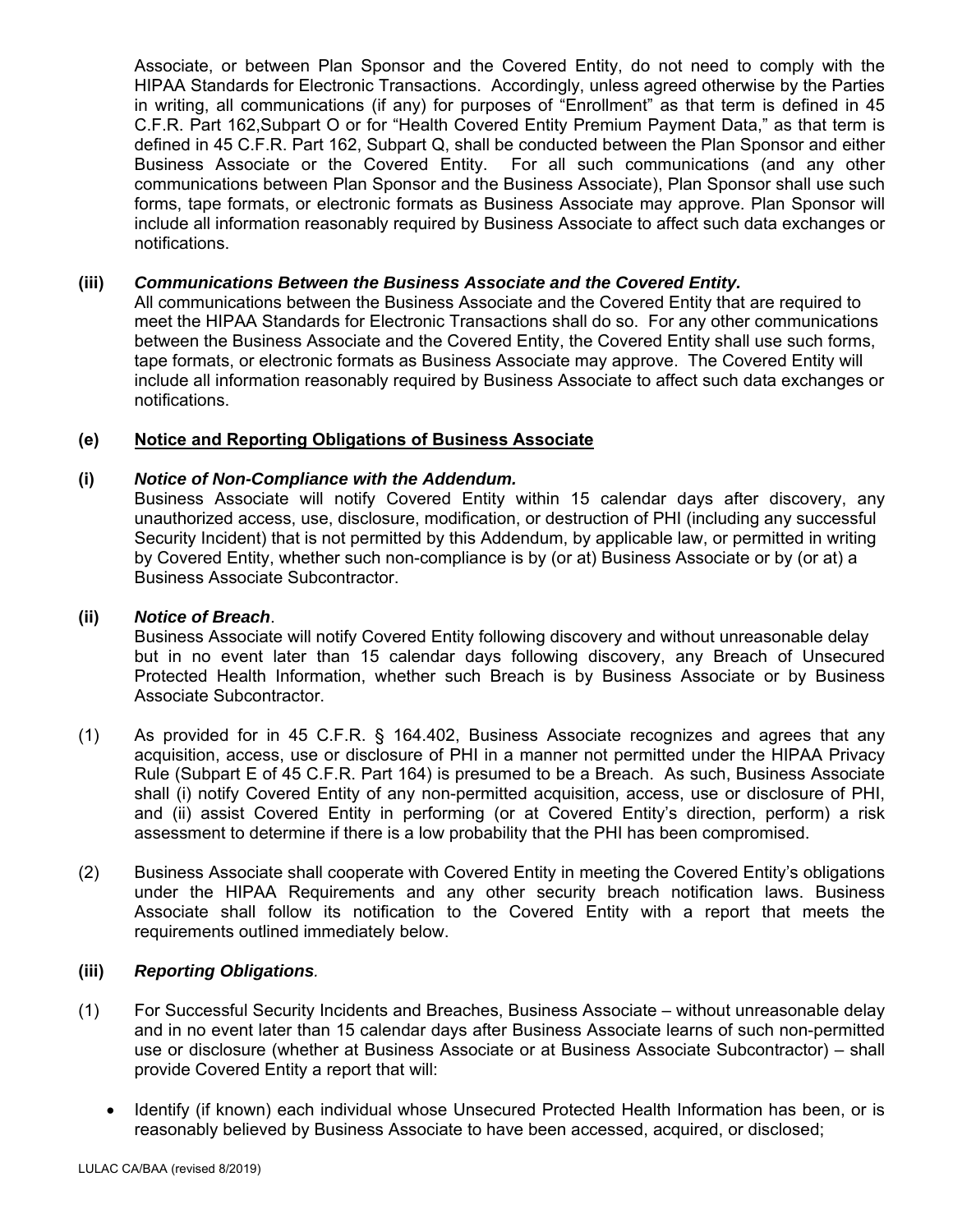- Identify the nature of the non-permitted access, use, or disclosure including the date of the incident and the date of discovery;
- Identify the PHI accessed, used, or disclosed (e.g., name; social security number; date of birth);
- Identify what corrective action Business Associate (or Business Associate Subcontractor) took or will take to prevent further non-permitted accesses, uses, or disclosures;
- Identify what Business Associate (or Business Associate Subcontractor) did or will do to mitigate any deleterious effect of the non-permitted access, use, or disclosure; and
- Provide such other information, including a written report, as the Covered Entity may reasonably request.
- (2) For Unsuccessful Security Incidents, Business Associate shall provide Covered Entity, upon its written request, a report that:

(i) identifies the categories of Unsuccessful Security Incidents as described in Section 3(c)(iii)(4);

 (ii) indicates whether Business Associate believes its (or its Business Associate Subcontractor's) current defensive security measures are adequate to address all Unsuccessful Security Incidents, given the scope and nature of such attempts; and

 (iii) if the security measures are not adequate, the measures Business Associate (or Business Associate Subcontractor) will implement to address the security inadequacies.

### **(iv)** *Termination.*

- (1) Covered Entity and Business Associate each will have the right to terminate this Addendum if the other party has engaged in a pattern of activity or practice that constitutes a material breach or violation of Business Associate's or the Covered Entity's respective obligations regarding PHI under this Addendum and, on notice of such material breach or violation from the Covered Entity or Business Associate, fails to take reasonable steps to cure the material breach or end the violation.
- (2) If Business Associate or the Covered Entity fail to cure the material breach or end the violation after the other party's notice, the Covered Entity or Business Associate (as applicable) may terminate this Addendum by providing Business Associate or the Covered Entity written notice of termination, stating the uncured material breach or violation that provides the basis for the termination and specifying the effective date of the termination. Such termination shall be effective 60 days from this termination notice.

#### **(v)** *Continuing Privacy and Security Obligations.*

(1) Business Associate's and the Covered Entity's obligation to protect the privacy and security of the PHI it created, received, maintained, or transmitted in connection with services to be provided under the Agreement and this Addendum will be continuous and survive termination, cancellation, expiration, or other conclusion of this Addendum or the Agreement. Business Associate's other obligations and rights, and the Covered Entity's obligations and rights upon termination, cancellation, expiration, or other conclusion of this Addendum, are those set forth in this Addendum and/or the Agreement.

The parties agree that any ambiguity in this Agreement shall be resolved in favor of a meaning that complies and is consistent with HIPAA and the HIPAA Regulations.